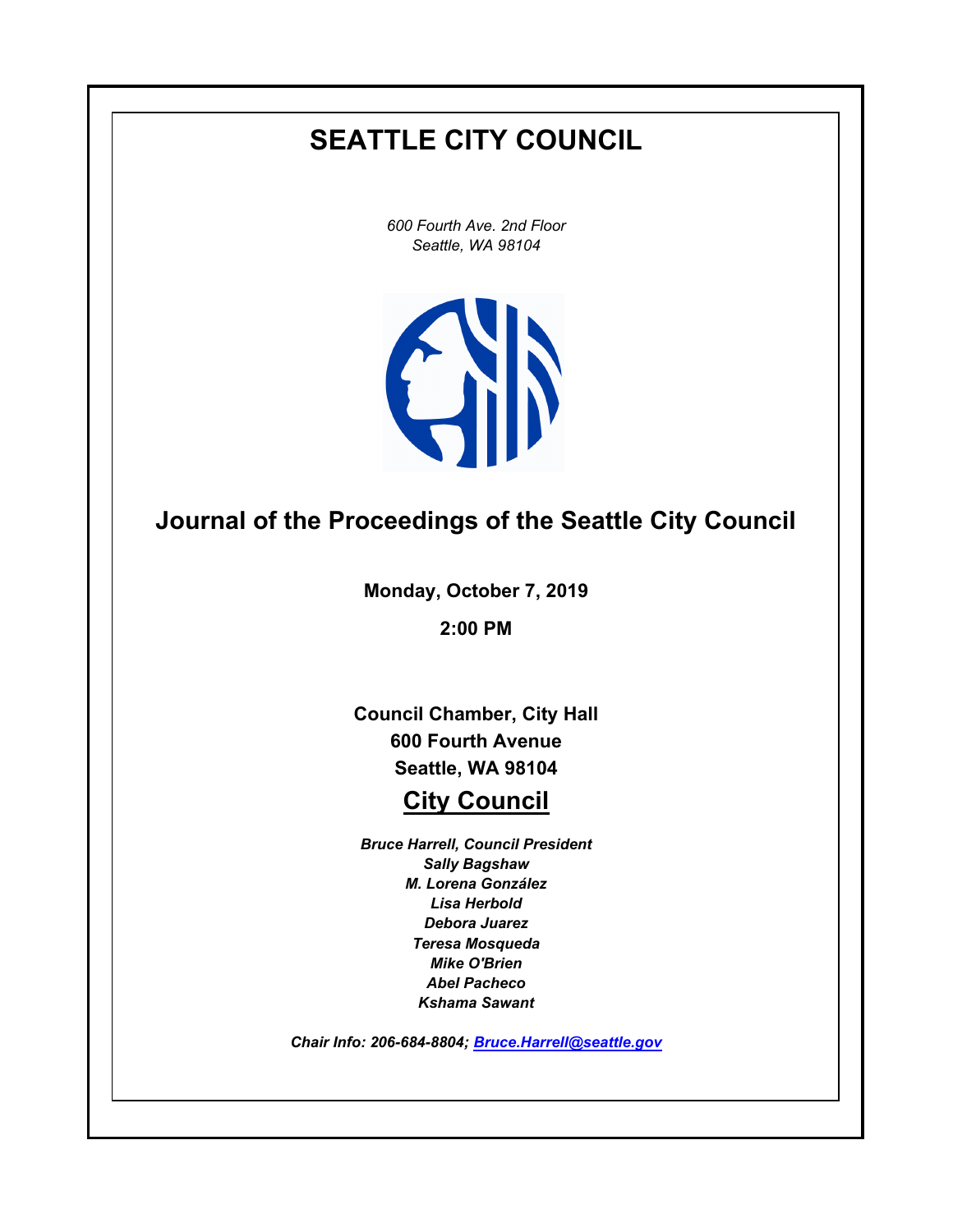## **A. CALL TO ORDER**

The City Council of The City of Seattle met in the Council Chamber in City Hall in Seattle, Washington, on October7, 2019, pursuant to the provisions of the City Charter. The meeting was called to order at 2:05 p.m., with Council President Harrell presiding.

## **B. ROLL CALL**

**Present:** 7 - Bagshaw, Harrell, Herbold, Juarez, Mosqueda, Pacheco, Sawant

**Excused:** 2 - González , O'Brien

Motion was made by Councilmember Harrell, duly seconded and carried, to allow Councilmember O'Brien to participate and vote at today's City Council meeting by phone until the conclusion of Agenda item 1, Council Bill 119662.

The following Councilmembers were present and Councilmember O'Brien was present by phone:

Present: 8 - Bagshaw, Harrell, Herbold, Juarez, Mosqueda, O'Brien, Pacheco, Sawant

**Excused:** 1 - González

#### **C. ADOPTION OF INTRODUCTION AND REFERRAL CALENDAR**

#### [IRC 225](http://seattle.legistar.com/gateway.aspx?m=l&id=/matter.aspx?key=9233) **October 7, 2019**

## **Motion was made, duly seconded and carried, to adopt the proposed Introduction and Referral Calendar (IRC) by the following vote:**

In Favor: 8 - Bagshaw, Harrell, Herbold, Juarez, Mosqueda, O'Brien, Pacheco, Sawant

**Opposed:** None

### **D. APPROVAL OF THE AGENDA**

Motion was made, duly seconded and carried, to adopt the proposed Agenda.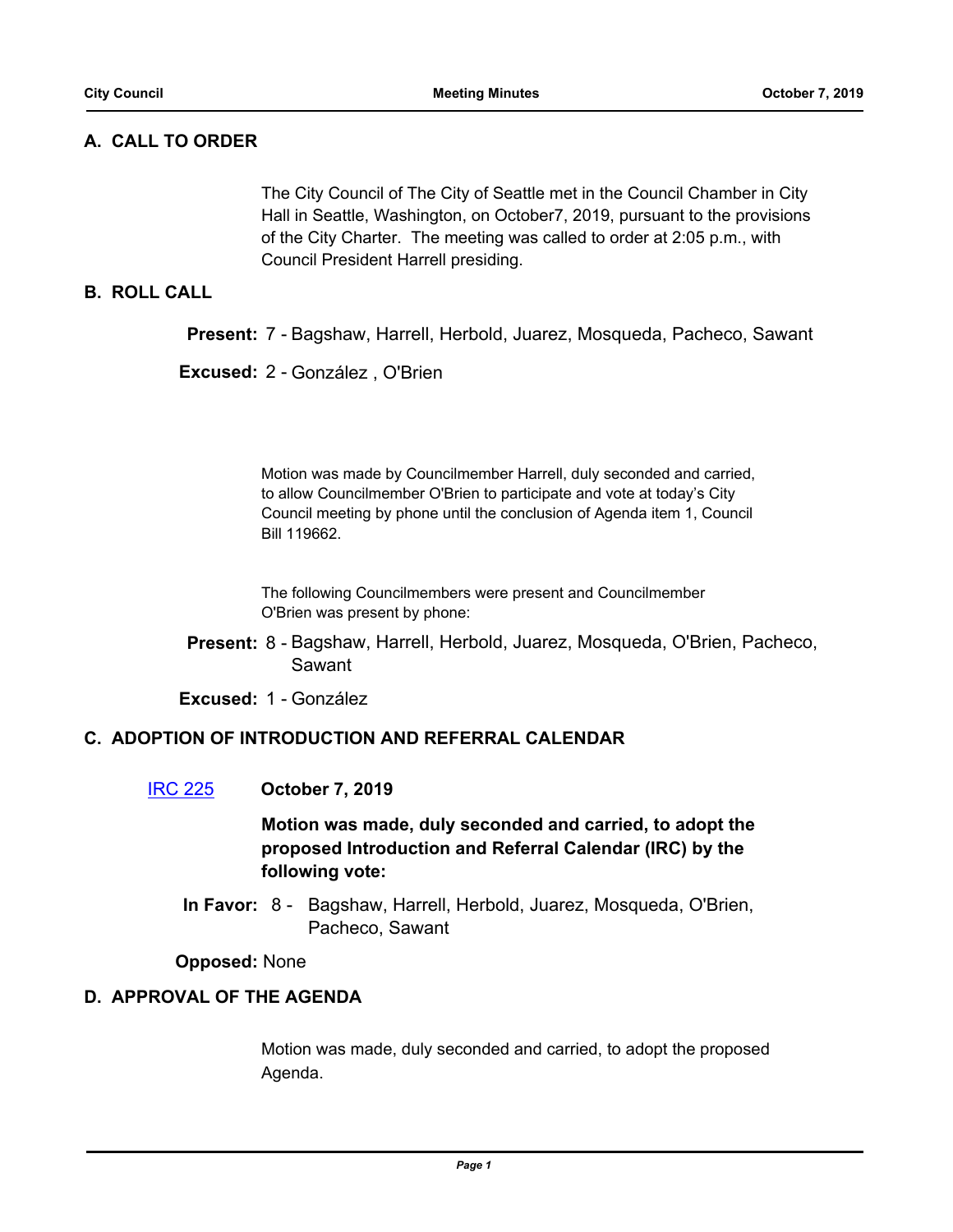## **E. APPROVAL OF THE JOURNAL**

There were no Minutes presented for approval.

## **F. PRESENTATIONS**

There were none.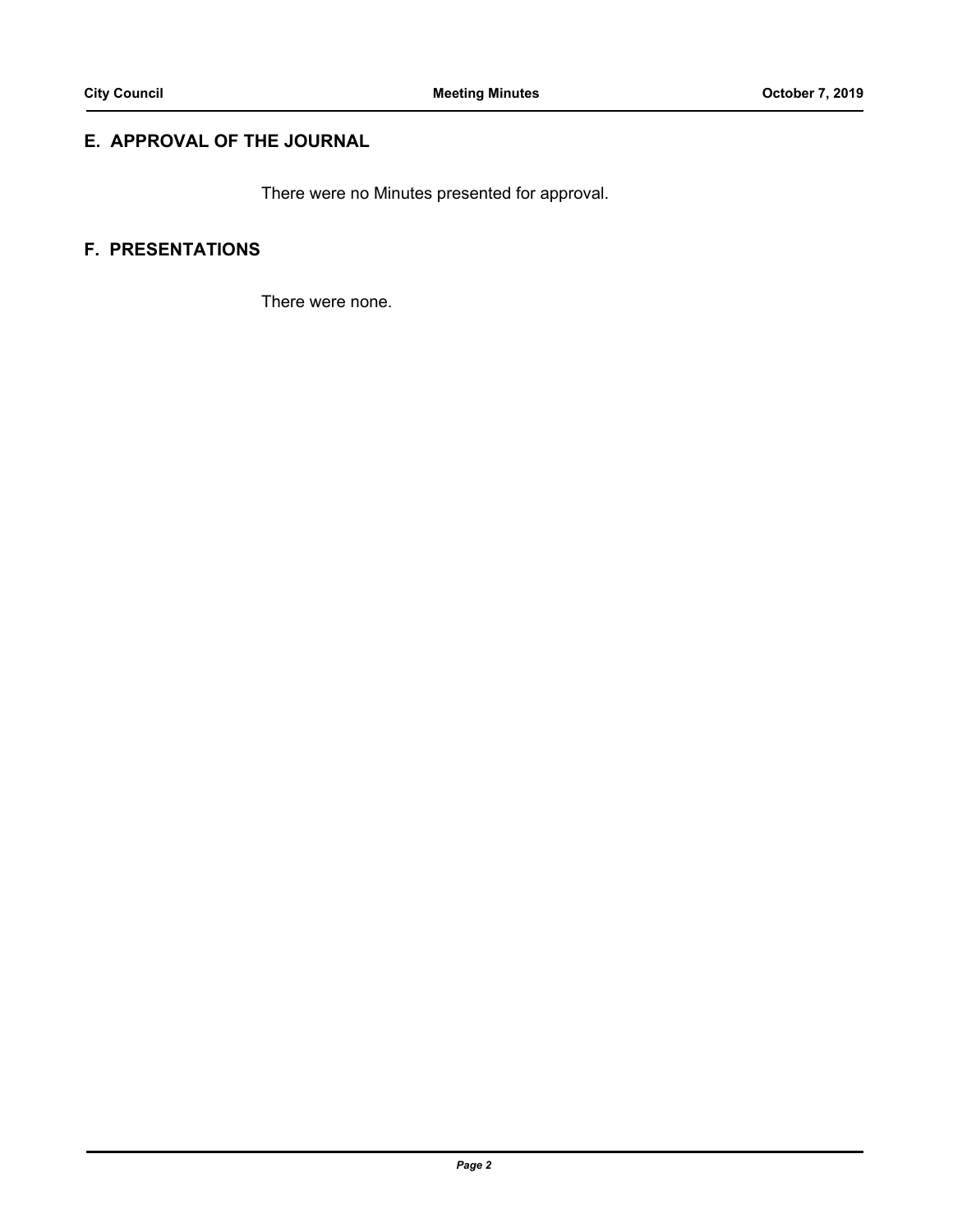#### **G. PUBLIC COMMENT**

LaGayle Sosnowy addressed the Council regarding Agenda item 1, Council Bill 119600.

Tom Allen addressed the Council regarding Agenda item 1, Council Bill 119600.

Steve Zemke addressed the Council regarding Agenda item 1, Council Bill 119600.

Richard Ellison addressed the Council regarding Agenda item 1, Council Bill 119600.

Frank Fay addressed the Council regarding Agenda item 1, Council Bill 119600.

Janet Way addressed the Council regarding Agenda item 1, Council Bill 119600.

*Councilmember Mosqueda left the Council Chamber at 2:15 p.m.*

Alice Lockhart addressed the Council regarding Agenda item 1, Council Bill 119600.

Megan Kruse addressed the Council regarding Agenda item 1, Council Bill 119600.

Robert Seidman addressed the Council regarding Agenda item 1, Council Bill 119600.

Jesse Simpson addressed the Council regarding Agenda item 1, Council Bill 119600.

*Councilmember Mosqueda entered the Council Chamber at 2:30 p.m.*

John Sosnowy addressed the Council regarding Agenda item 1, Council Bill 119600.

By unanimous consent, the Council Rules were suspended to extend Public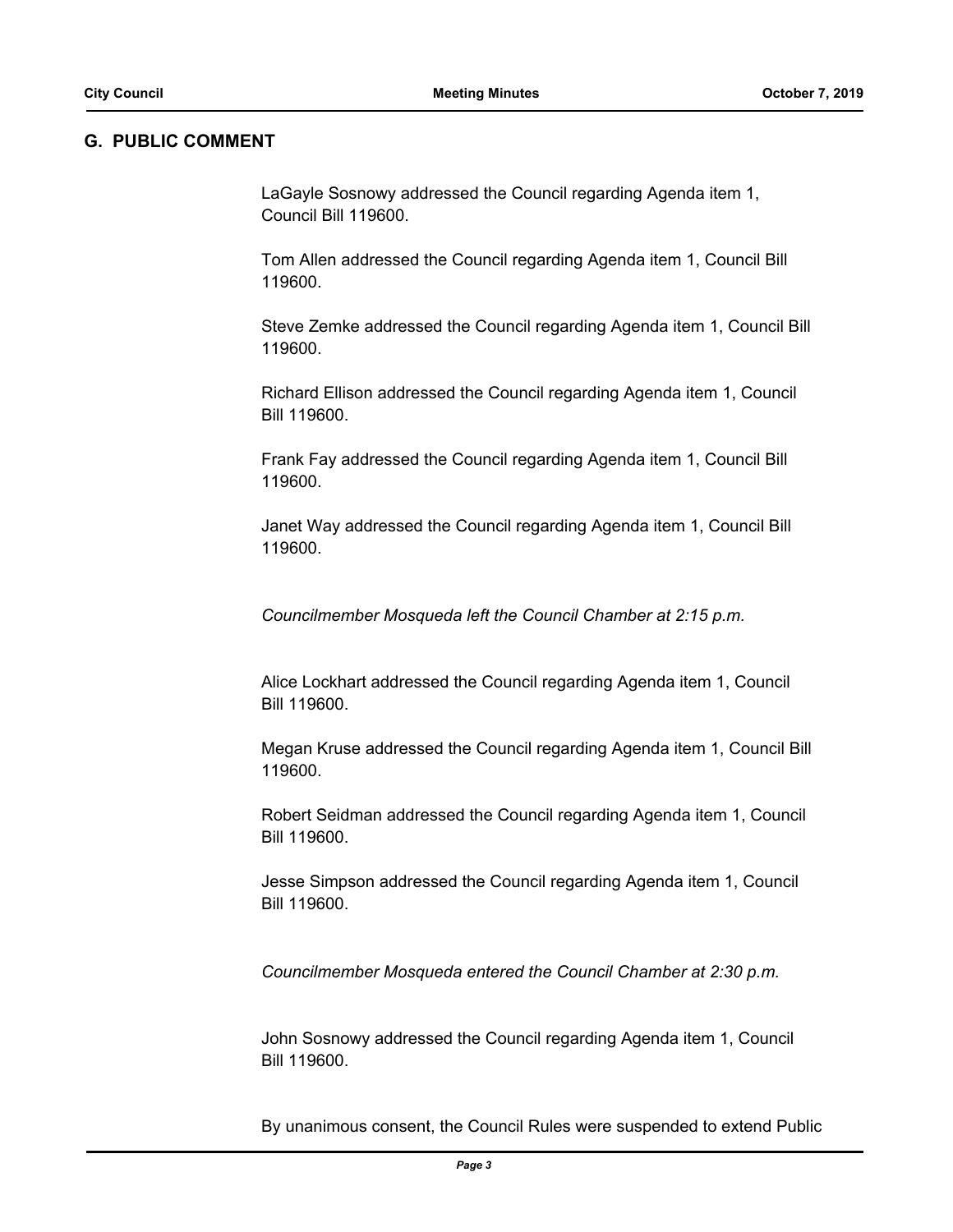Comment to allow the remaining speakers to address the Council.

Deborah Bogin Cohen addressed the Council regarding Agenda item 1, Council Bill 119600.

Ace Houston addressed the Council regarding Agenda item 1, Council Bill 119600.

Calvin Jones addressed the Council regarding Agenda item 1, Council Bill 119600.

Julia Beabout addressed the Council regarding Agenda item 1, Council Bill 119600.

Brittney Bush Bollay addressed the Council regarding Agenda item 1, Council Bill 119600.

Patience Malaba addressed the Council regarding Agenda item 1, Council Bill 119600.

Chris Leman addressed the Council regarding Agenda item 1, Council Bill 119600.

Lisa Coon addressed the Council regarding Agenda item 1, Council Bill 119600.

Stephen Roberts addressed the Council regarding Agenda item 1, Council Bill 119600.

Bonnie Williams addressed the Council regarding Agenda item 1, Council Bill 119600.

*Councilmember Juarez left the Council Chambers at 2:42 p.m.*

Martin Westerman addressed the Council regarding Agenda item 1, Council Bill 119600.

Tiernan Martin addressed the Council regarding Agenda item 1, Council Bill 119600.

Joyce Lem addressed the Council regarding Agenda item 1, Council Bill 119600.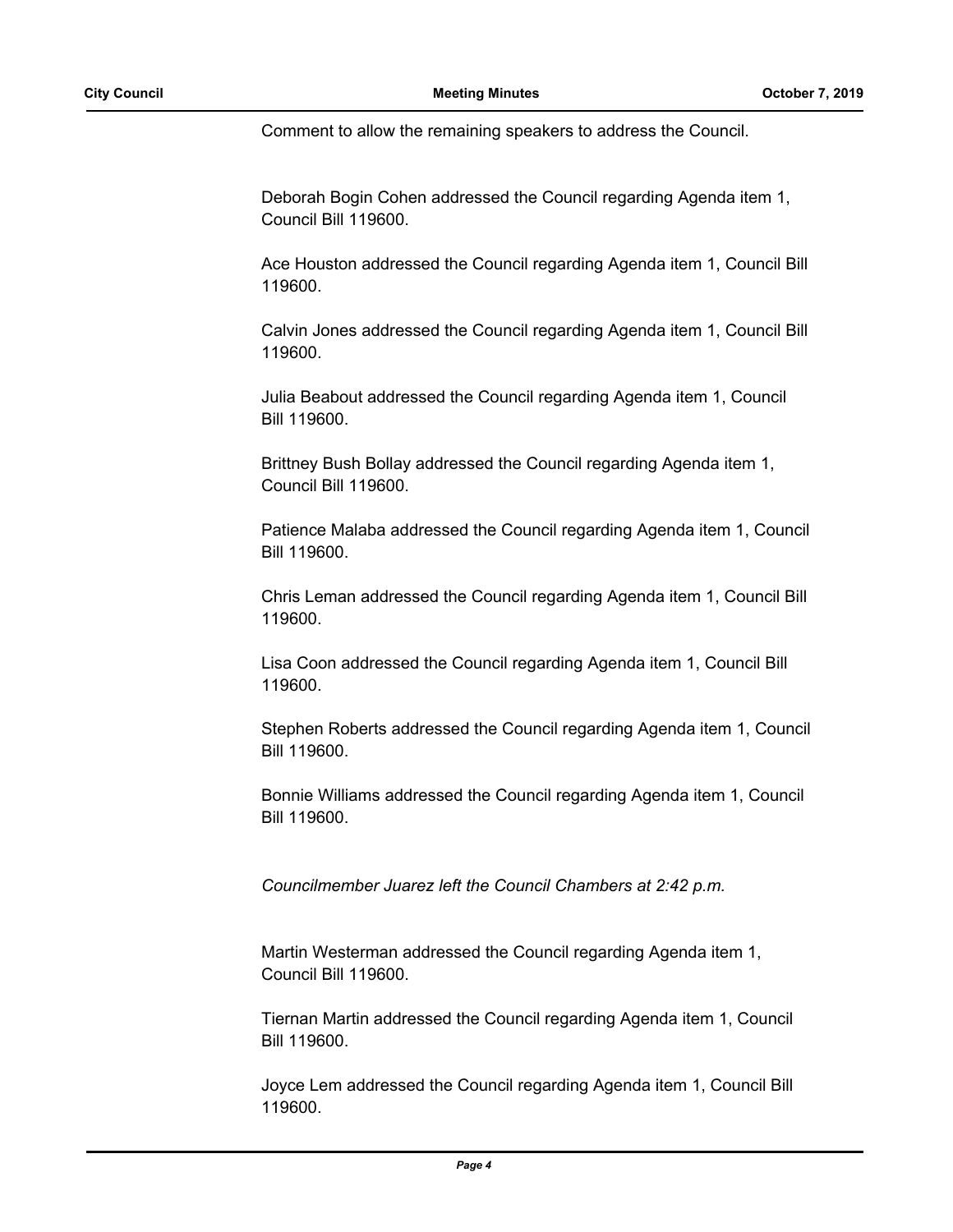*Councilmember Juarez entered the Council Chambers at 2:47 p.m.*

## **H. PAYMENT OF BILLS**

## [CB 119662](http://seattle.legistar.com/gateway.aspx?m=l&id=/matter.aspx?key=9216) **AN ORDINANCE appropriating money to pay certain audited claims for the week of September 23, 2019 through September 27, 2019 and ordering the payment thereof.**

Motion was made and duly seconded to pass Council Bill 119662.

## **The Motion carried, the Council Bill (CB) was passed by the following vote, and the President signed the Bill:**

In Favor: 8 - Bagshaw, Harrell, Herbold, Juarez, Mosqueda, O'Brien, Pacheco, Sawant

**Opposed:** None

#### **I. COMMITTEE REPORTS**

#### **PLANNING, LAND USE, AND ZONING COMMITTEE:**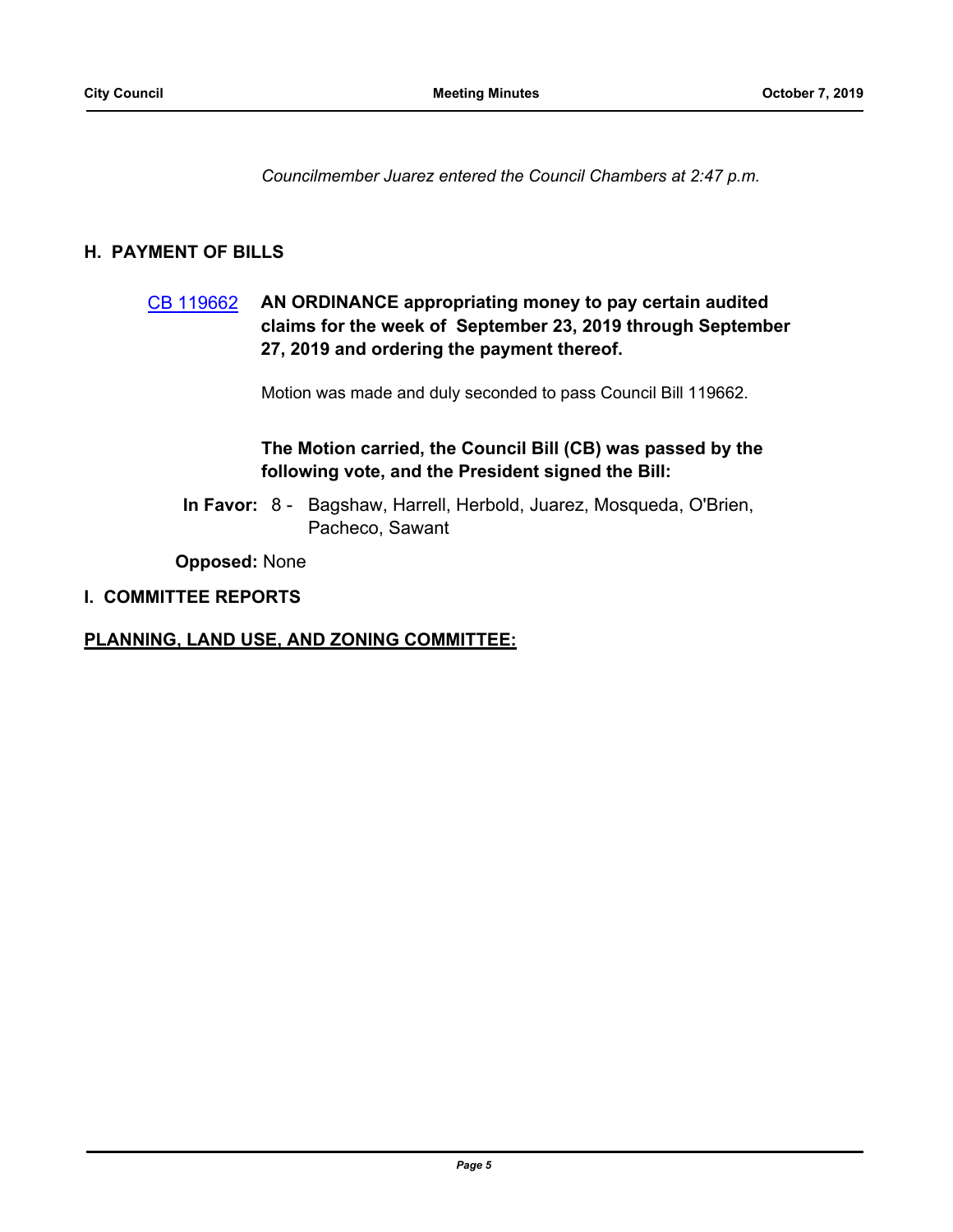**1.** [CB 119600](http://seattle.legistar.com/gateway.aspx?m=l&id=/matter.aspx?key=8942) **AN ORDINANCE relating to environmental review; amending Sections 3.02.110, 25.05.035, 25.05.055, 25.05.070, 25.05.100, 25.05.440, 25.05.448, 25.05.545, 25.05.680, 25.05.800, 25.05.900, and 25.05.914 of the Seattle Municipal Code to clarify timelines and the content of administrative appeals, to authorize the development of Director's Rules to clarify the content of environmental documents, and to make corrections and technical amendments.**

> **The Committee recommends that City Council pass as amended the Council Bill (CB). In Favor: 2 - Pacheco, O'Brien Opposed: None Abstain: 1 - Herbold**

#### ACTION 1:

Motion was made by Councilmember Pacheco, duly seconded and carried, to amend Council Bill 119600, by adding a new Section 14 and renumbering the remainder section number accordingly, as shown in the underlined and strike through language below:

Section 14. The Hearing Examiner is requested to include in its 2020 Annual Report a section identifying any opportunities to shorten, streamline or otherwise improve Hearing Examiner processes. The report should identify changes to processes or procedures, new code provisions or amendments to existing code sections, or any resources that could support the Examiner's work and improve equity in the process and outcomes for participants. The report should identify changes to the Hearing Examiner's rules that have already been made, or that are in the process of being made at the time of the report. In developing these recommendations, the Hearing Examiner shall convene a stakeholder committee consisting of members with experience going through the hearing process, expertise in environmental justice, and a representative of the City Council.

Section 1415. This ordinance shall take effect and be in force 30 days after its approval by the Mayor, but if not approved and returned by the Mayor within ten days after presentation, it shall take effect as provided by Seattle Municipal Code Section 1.04.020.

#### ACTION 2:

Motion was made by Councilmember Mosqueda, duly seconded and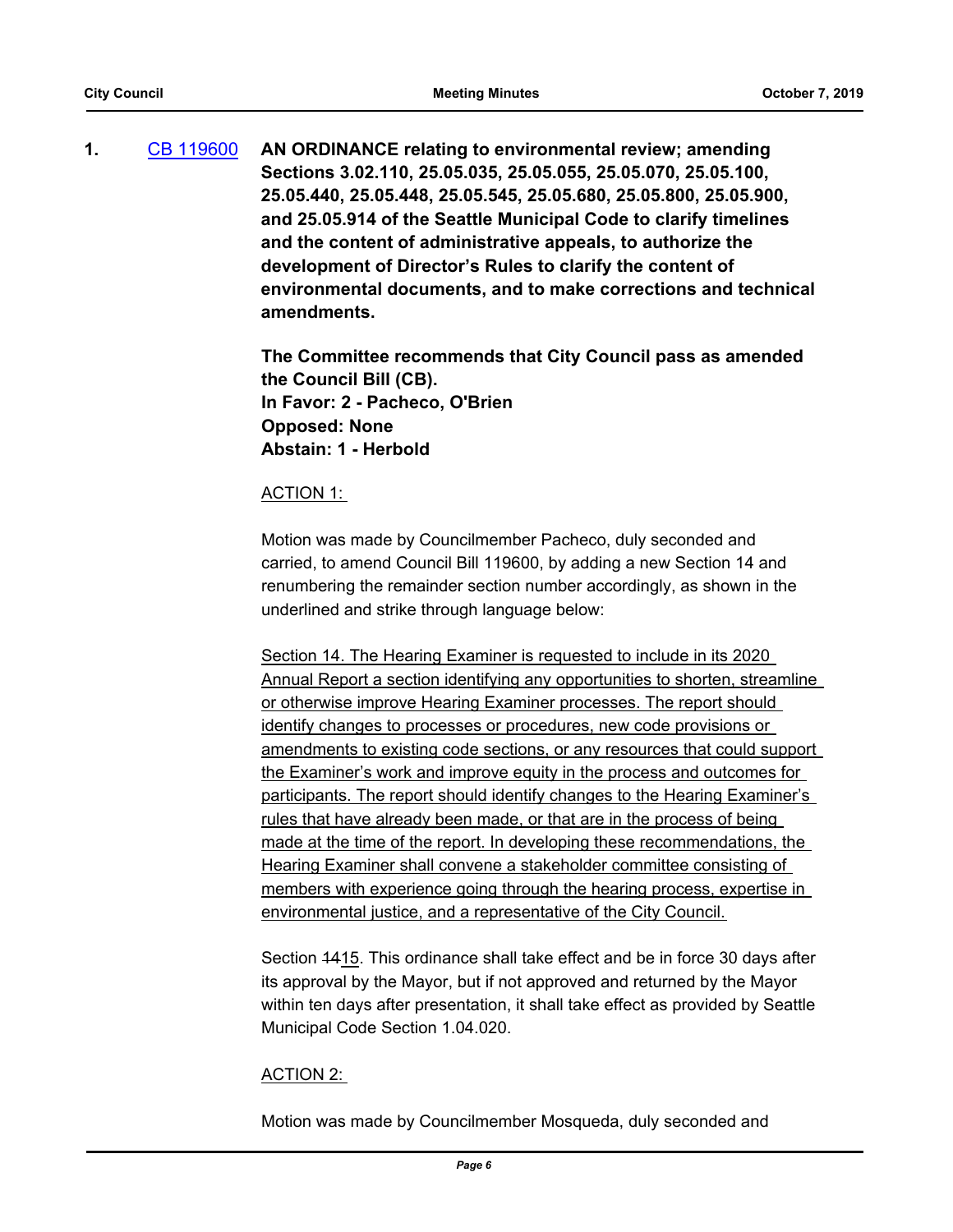carried, to amend Council Bill 119600, by amending Section 10, as shown in Attachment 1 to the Minutes.

#### ACTION 3:

Motion was made by Councilmember Herbold, duly seconded and carried, to amend Council Bill 119600, Section 3, Seattle Municipal Code Section 25.05.035.B, as shown in Attachment 2 to the Minutes.

### ACTION 4:

Motion was made by Councilmember Herbold and duly seconded, to amend Council Bill 119600, Section 11, Seattle Municipal Code Subsection 25.05.800.A.2.d, as shown in the underlined language below:

Seattle Municipal Code 25.05.800.A.2.d \*\*\*

d. The construction of a parking lot designed for 40 or fewer automobiles, as well as the addition of spaces to existing lots up to a total of 40 spaces , except that all projects that include more than 40 non-required parking spaces are subject to environmental review;

The Motion failed by the following vote: In favor: 2 - Harrell, Herbold Opposed: 6 - Bagshaw, Pacheco, Juarez, Mosqueda, O'Brien, Sawant

#### ACTION 5:

Motion was made and duly seconded to pass Council Bill 119600 as amended.

## **The Motion carried, the Council Bill (CB) passed as amended by the following vote, and the President signed the Bill:**

In Favor: 8 - Bagshaw, Harrell, Herbold, Juarez, Mosqueda, O'Brien, Pacheco, Sawant

#### **Opposed:** None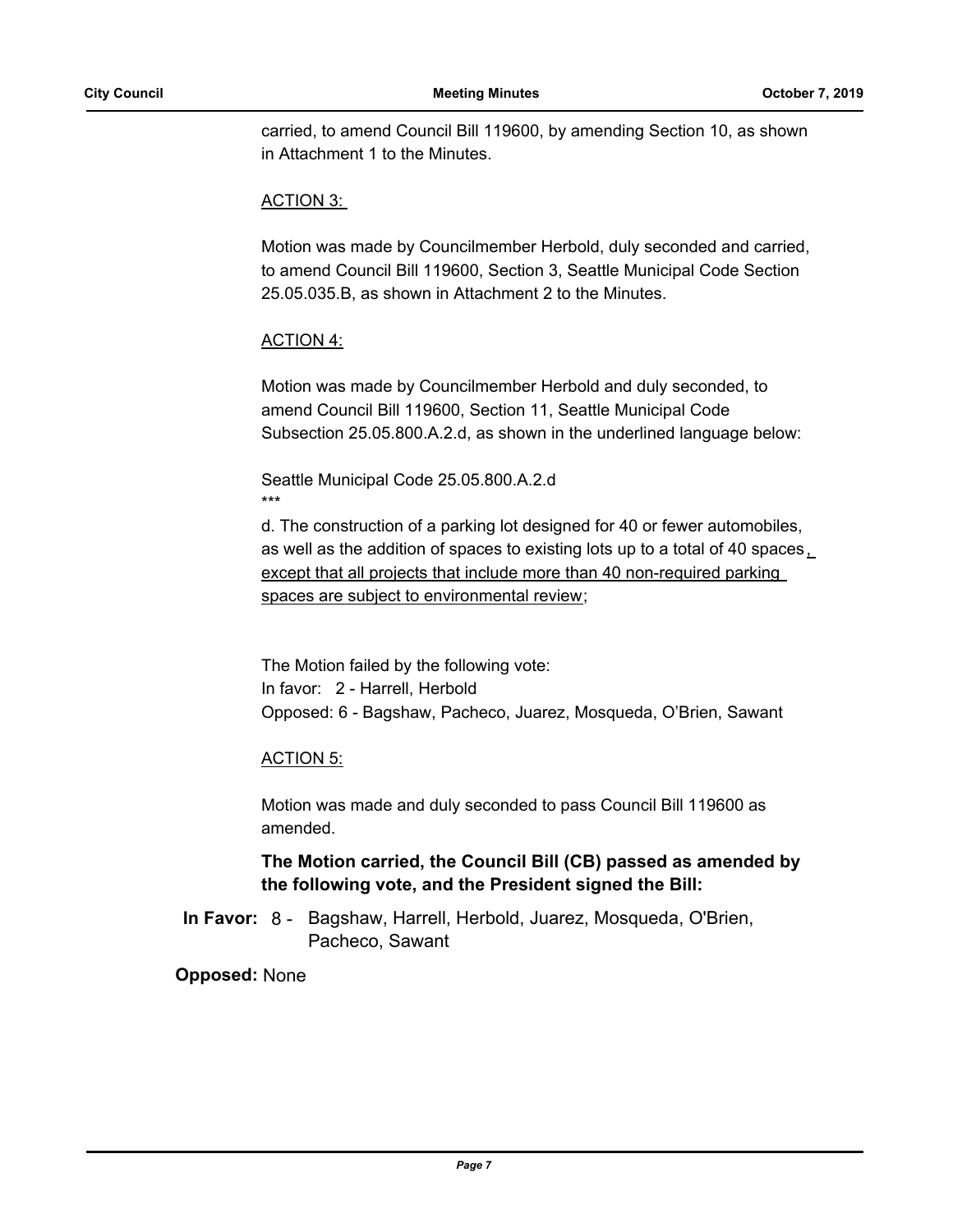Councilmember O'Brien's excused absence from today's City Council meeting was reinstated.

The following Councilmembers were:

**Present:** 7 - Bagshaw, Harrell, Herbold, Juarez, Mosqueda, Pacheco, Sawant

**Excused:** 2 - González , O'Brien

### **CITY COUNCIL:\***

**2.** [Res 31911](http://seattle.legistar.com/gateway.aspx?m=l&id=/matter.aspx?key=9203) **A RESOLUTION opposing Washington Initiative Measure 976 ("I-976") and urging Seattle voters to vote "No" on I-976 on the November 5, 2019, general election ballot.**

Motion was made and duly seconded to adopt Resolution 31911.

#### **PUBLIC COMMENT ON RESOLUTION 31911**

In accordance with the Revised Code of Washington 42.17A.555 and Seattle Municipal Code 2.04.300, Council President Harrell provided the public an opportunity to speak in favor of or opposition to the ballot measure.

Tim Eyman addressed the Council in opposition to Resolution No. 31911.

Matthew Lang addressed the Council in support of Resolution No. 31911.

Tim Eyman addressed the Council in opposition to Resolution No. 31911.

Matthew Lang addressed the Council in support of Resolution No. 31911.

Public Comment on Resolution 31911 was closed.

## **The Motion carried, the Resolution (Res) was adopted by the following vote, and the President signed the Resolution:**

**In Favor:** 7 - Bagshaw, Harrell, Herbold, Juarez, Mosqueda, Pacheco, Sawant **Opposed:** None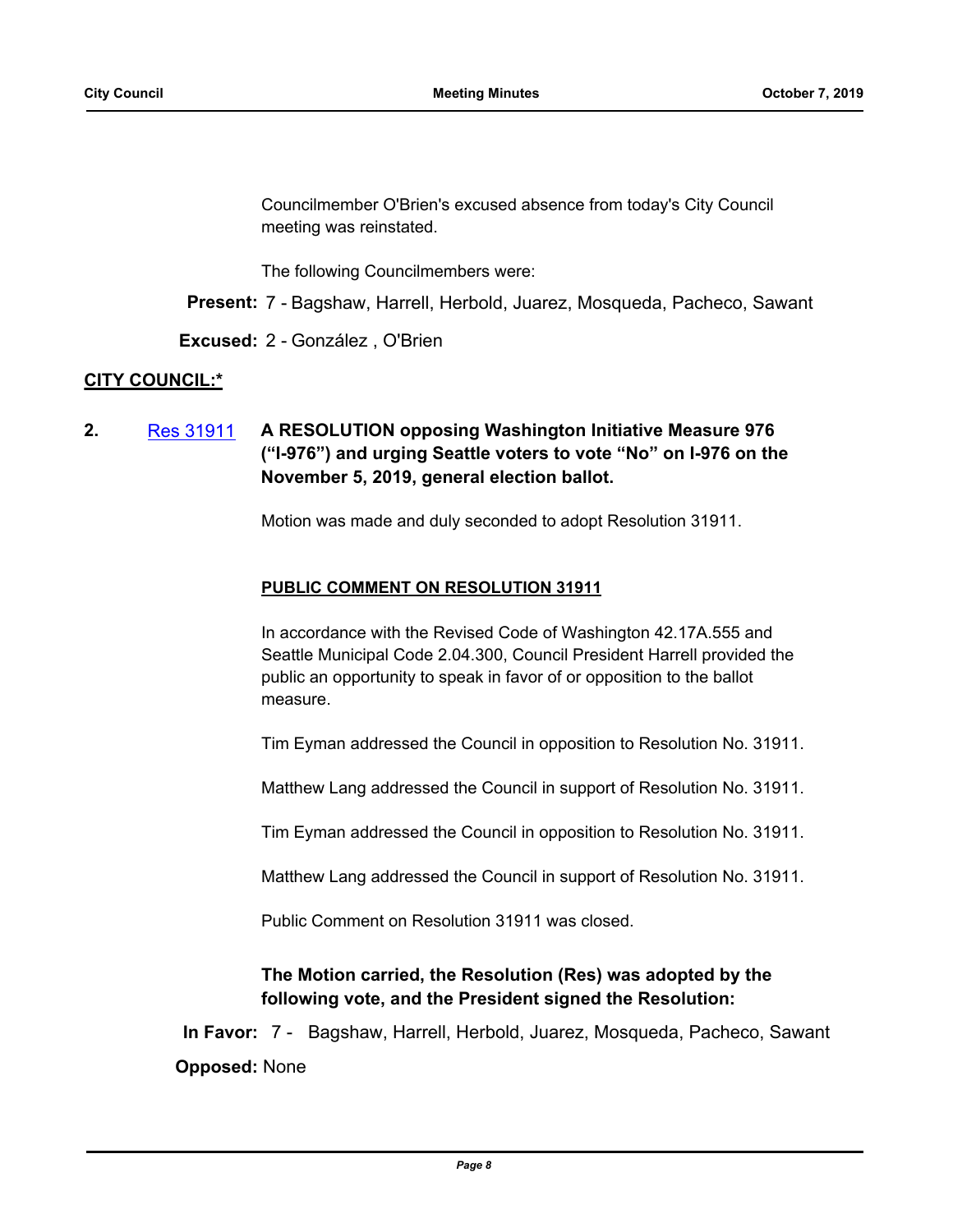**3.** [CB 119288](http://seattle.legistar.com/gateway.aspx?m=l&id=/matter.aspx?key=7227) **AN ORDINANCE relating to the City's criminal code; removing the separate crime of malicious harassment and creating a special allegation of hate crime motivation; and amending Section 12A.06.115 of the Seattle Municipal Code.**

> **The Committee recommends that City Council pass as amended the Council Bill (CB). In Favor: 2 - Herbold, O'Brien Opposed: None**

> Motion was made by Councilmember Herbold and duly seconded, to hold Council Bill 119288 until November 25, 2019.

## **The Motion carried, and the Council Bill (CB) was held until November 25, 2019 by the following vote:**

**In Favor:** 7 - Bagshaw, Harrell, Herbold, Juarez, Mosqueda, Pacheco, Sawant

### **Opposed:** None

### **J. ADOPTION OF OTHER RESOLUTIONS**

There were none.

#### **K. OTHER BUSINESS**

There was none.

#### **L. ADJOURNMENT**

There being no further business to come before the Council, the meeting was adjourned at 4:09 p.m.